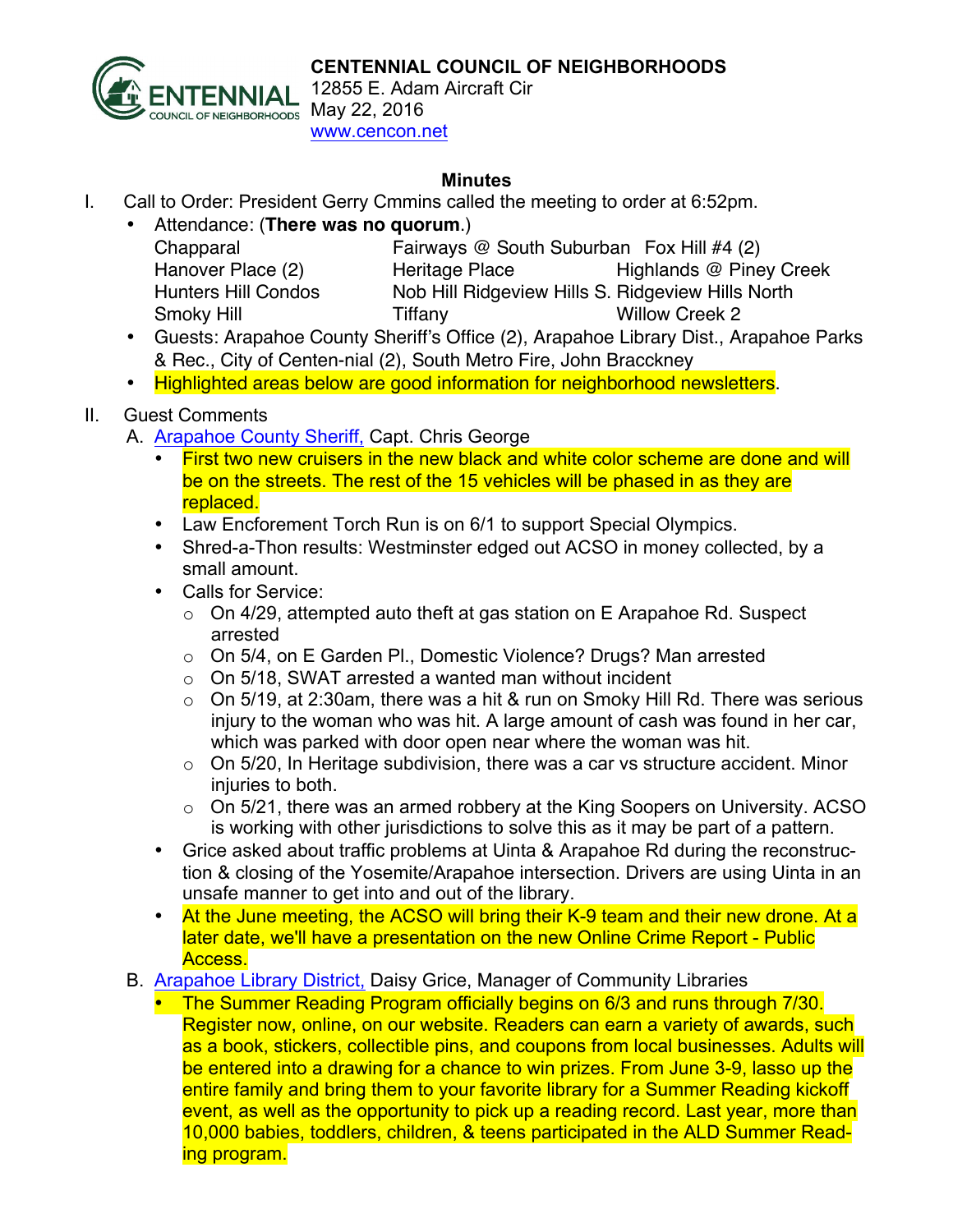- 2017 Summer Reading is paid for by the Friends of Arapahoe Libraries. The Friends will donate more than \$60,000 to support programs, books, prizes and more.
- Volunteers Needed for Begin with Books
	- $\circ$  Earlier this spring, the ALD shared the need for volunteers near Smoky Hill Lib. for its Begin with Books program, a literacy program to introduce the joy of reading to children birth to 5 years old who attend in-home daycare.
	- o Begin with Books volunteers provide storytimes, puppets, books, songs and finger rhymes during their visits to in-home daycares.
	- o Currently, Begin with Books visits nearly 30 community in-home daycares.
	- $\circ$  Opportunities are still available for adult volunteers living in or near the Smoky Hill Lib. community.
	- For more information, visit arapahoelibraries.org/volunteer-at-arapahoe**libraries**
	- Summer Celebration: Music and a Movie at Centennial Center Park
		- $\circ$  Usher in the official kickoff of summer with a double dose of outdoor fun with a community concert featuring the 80s-rocking 6 Million Dollar Band, as well as a movie under the stars on Sat., 6/24, 5:30 pm, at the park.
		- $\circ$  Dance the early evening away during the concert and then after the music, grab a blanket or chair to watch the movie The Librarians: The Quest for the Spear on the big screen.
		- o This event is co-sponsored with the City of Centennial.
	- Check Out Colorado State Parks Program
		- o Check out a pass good for 1 week, forany and all of Colorado's 42 state parks
		- o This is a physical pass and comes in a backpack which includes maps & other helpful information.
		- o They are popular & you'll most likely need to place a hold ahead of time. You do need to come into the library to pick up this pass.
	- **Exploration Pass** 
		- $\circ$  Use our online system to print passes to a variety of local museums. The system will indicate which days passes are available. Because these can be printed once reserved, you do not have to come to the library to use this service.
		- o Participating museums are:
			- **The Butterfly Pavilion**
			- **The Clyfford Still Museum**
			- **The Denver Museum of Miniatures, Dolls and Toys**
			- **The Molly Brown House**
			- **The Morrison Natural History Museum**
			- **Rocky Mountain Quilt Museum**
		- o You may get passes to up to 2 museums per 30 day period
	- 2 small drones will soon be available to check out. They're designed to imprint on the user and follow them. They also have a camera. *Suhaka: The FAA has safety rules for drones withing 5 miles of an airport.*
	- VR headsets are also available
- C. Arapahoe Park & Rec District, Delos Searle, Asst. District Manager
	- Flyers of upcoming programs are linked below the minutes.
- D. Fire Districts, Fire Chief Bob Baker, South Metro Fire
	- Cunningham Fire, Littleton Fire, South Metro Fire
	- Baker brought in copies of the *Fire Line* newsletter.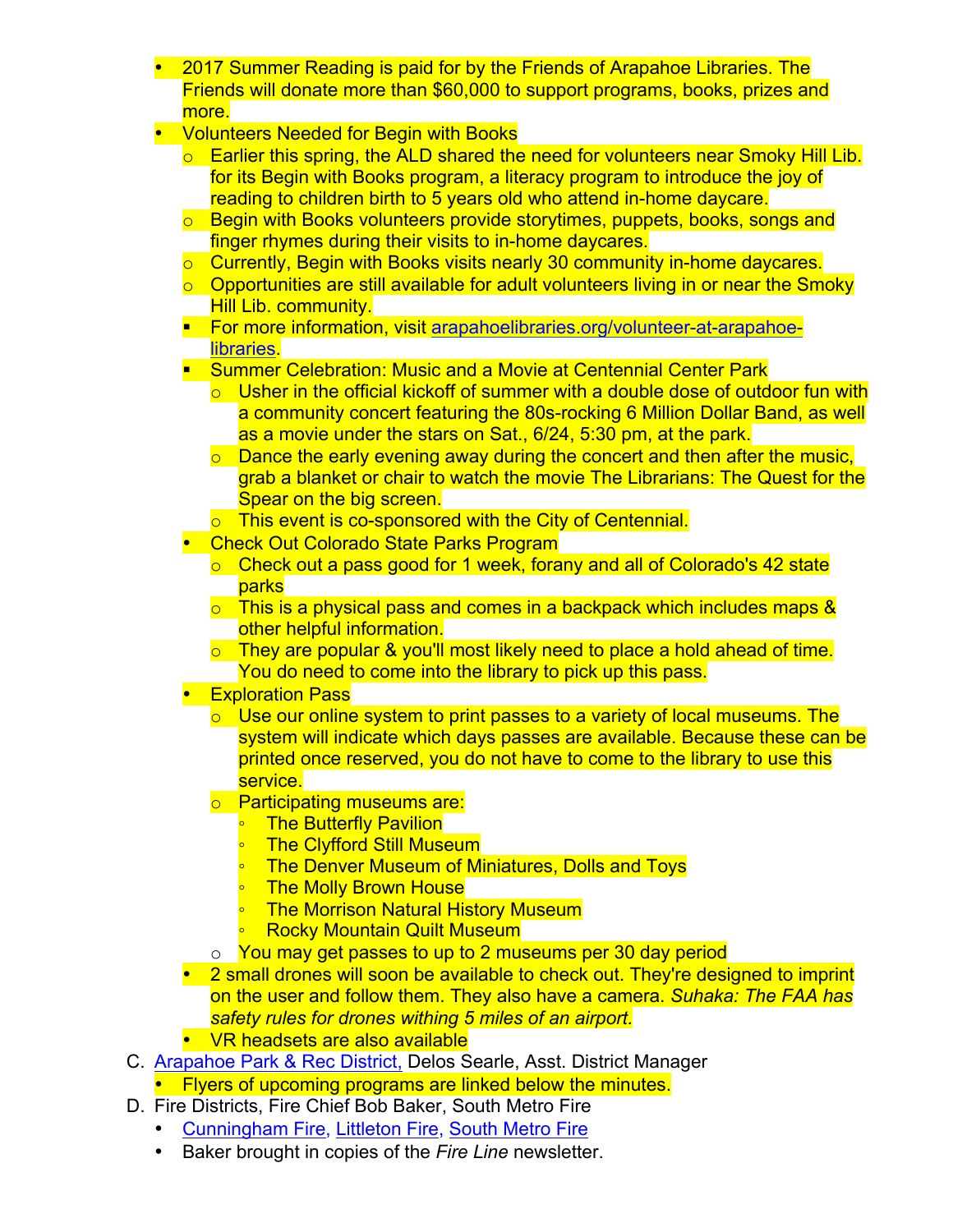- Cunningham: The insurance underwriters have rated Cunningham very well: 4 on a scale of 1 - 10, with 1 being best. Cunningham will have their EMS Open House on 6/3. A flyer is linked below the minutes.
- Littleton Fire is holding a mini Fire Academy for ages 9-12, June 5-7.
- South Metro's Citizen Academy is just wrapping up.
- More South Metro news:
	- o Station 32 (Orchard & Quebec) is planning on total remodel, but no start date yet.
	- o CO Fire & Police Games will be held in Parker and Centennial, July 17-23
	- o A list of South Metro Safety Foundation classes for this summer can be found at: southmetrofoundation.org/128/Classes.
	- o S Metro Golf and Gala at Inverness Hotel (silent auction, dinner and open bar) to benefit firefighters and families. June 4. Here's the link below for more info.
- D. South Suburban Park & Rec District, Teresa Cope, Communications Dir. (absent)
	- The SSPRD June events are linked below these minutes.
- E. City of Centennial
	- Mayor Noon:
		- o Senior Housing brainstorming is happening at ALD libraries. The last one is 5/31, 10-11:30am at Smoky Hill Lib., 5430 S. Biscay Cir.
		- o Centennial has a new City Manager, Matt Sturgeon.
		- o The fiber Initiative is still going forward with installation of the city's fiber network.
		- o The Centennial Connection will be out soon.
- III. **Nuisance Ordinances,** Steven Greer, Community Development Director
	- An Overview of the proposed Nuisance Ordinances on stockpiling, inoperable vehicles, & dead trees.
	- Greer presented the nuisance ordinances which will have a public hearing at the 6/5 Council meeting. If you have concerns or comments on them, email Greer at sgreer@centennialco.gov now or come and speak at the hearing.

## IV. CenCON Business

- A. President's report, Gerry Cummins
	- Cummins remarked that she attended the open house the City held to meet the candidates for City Manager.
- B. Secretary, Andrea Suhaka (absent)
	- A motion was made, seconded, and passed unanimously to approve the April, 2017, minutes unanimously. (Doerr/Wilson)
- C. Treasurer's report, Henry Blum

| $\bullet$ | Balance forward from 4/24/17 report | \$2,991.57 |  |
|-----------|-------------------------------------|------------|--|
|           | Income: Dues deposited*             | 450.00     |  |
|           | Expenses: None                      | n n        |  |
|           | • Account balance, 5/22/17          | \$3,441.57 |  |

- Dues paid: Chenango, Cherry Knolls, Glenn Oaks, Heritage Place, Heritage Village, Highlands at Piney Creek, Homestead Farm, Hunters Hill RA, Mill Creek, Mira Vista, Piney Creek, Smoky Hill, Sturbridge, Tiffany, Walnut Hills
- V. 2<sup>nd</sup> Vice President, Plans, Tammy Maurer
	- Cathy Noon & C.J. Whelan left the room.
	- Maurer led a brief discussion on plans received.